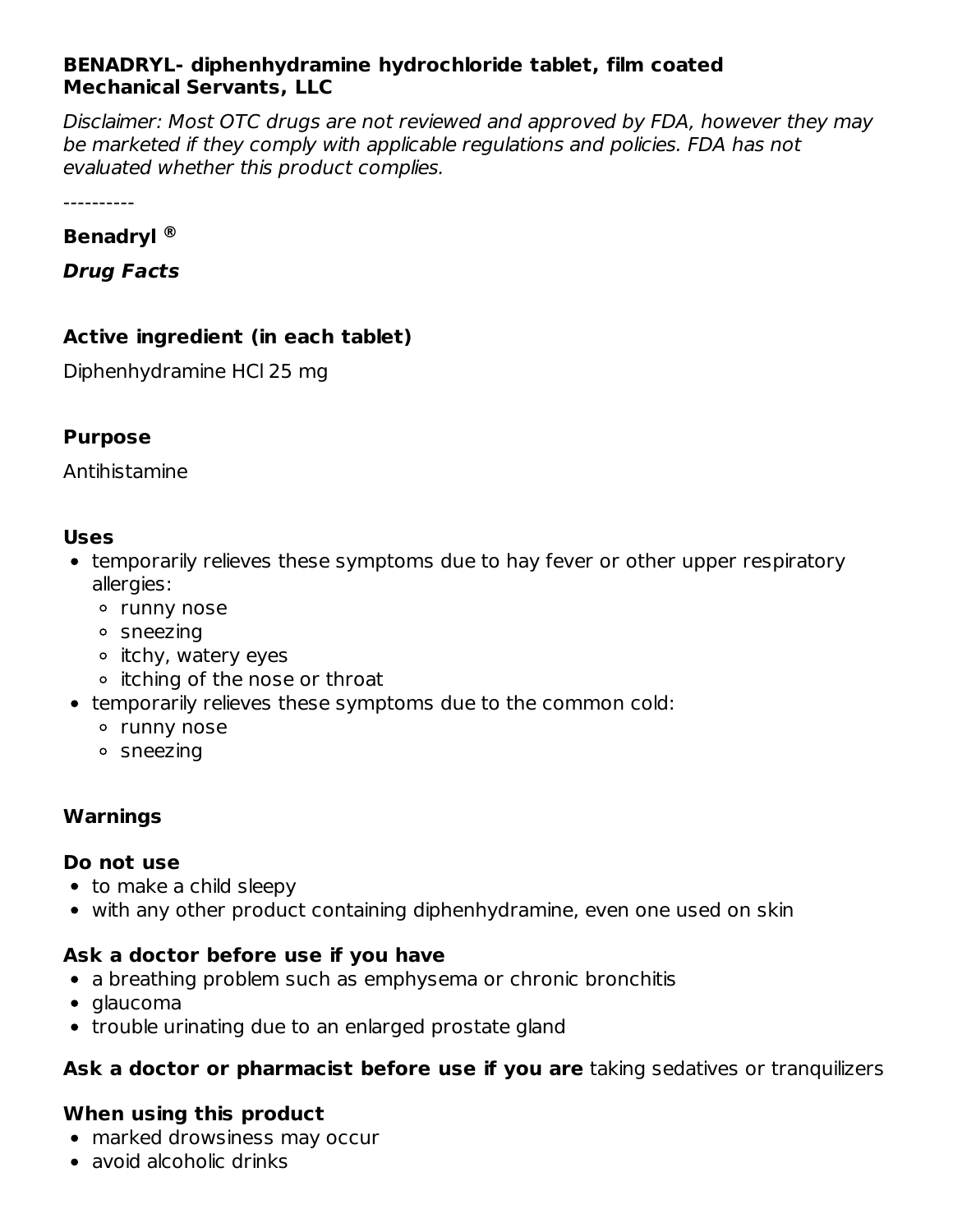- alcohol, sedatives, and tranquilizers may increase drowsiness
- be careful when driving a motor vehicle or operating machinery
- excitability may occur, especially in children

**If pregnant or breast-feeding,** ask a health professional before use.

**Keep out of reach of children.** In case of overdose, get medical help or contact a Poison Control Center right away. (1-800-222-1222)

#### **Directions**

- take every 4 to 6 hours, or as directed by a doctor
- do not take more than 6 times in 24 hours

| adults and children 12 years and<br>over | 1 to 2 tablets |
|------------------------------------------|----------------|
| children 6 to under 12 years             | 1 tablet       |
| children under 6 years                   | do not use     |

### **Other information**

- **each tablet contains:** calcium 15 mg
- store between 20-25°C (68-77°F). Protect from light.
- **do not use if pouch is torn or damaged**

#### **Inactive ingredients**

carnauba wax, croscarmellose sodium, D&C red no. 27 aluminum lake, dibasic calcium phosphate, hypromellose, magnesium stearate, microcrystalline cellulose, polyethylene glycol, polysorbate 80, titanium dioxide

#### **Questions or comments?**

call **1-877-717-2824** (toll-free) or **215-273-8755** (collect)

Distributed by: **JOHNSON & JOHNSON CONSUMER INC.** McNeil Consumer Healthcare Division Fort Washington, PA 19034 USA

Repackaged and distributed by Convenience Valet  $^\circledR$ , Melrose Park, IL 60160

# **PRINCIPAL DISPLAY PANEL - 25 mg Tablet Pouch Package**

**Children's Miracle Network** Hospitals  $^{\circledR}$ 

minimum annual **\$250,000**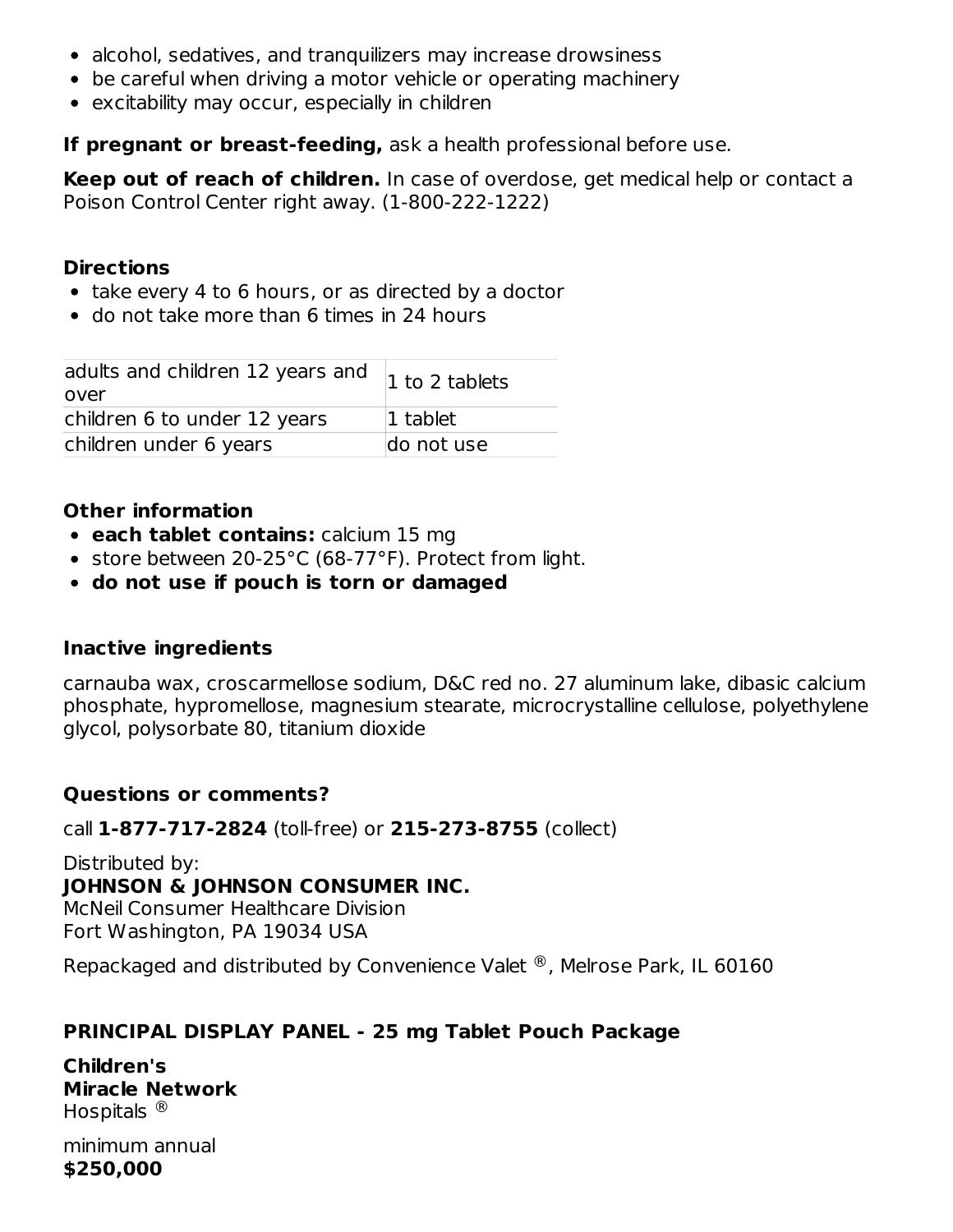# **Donation**

See details on back.

#### **Benadryl** ®

#### **ALLERGY**

#### **Diphenhydramine HCl 25 mg | Antihistamine**

- **Sneezing**
- **Runny Nose**
- **Itchy, Watery Eyes**
- **Itchy Throat**

#### **ULTRATABS \* ®**

\*small tablet size

**2 Pouches of 2 Tablets each**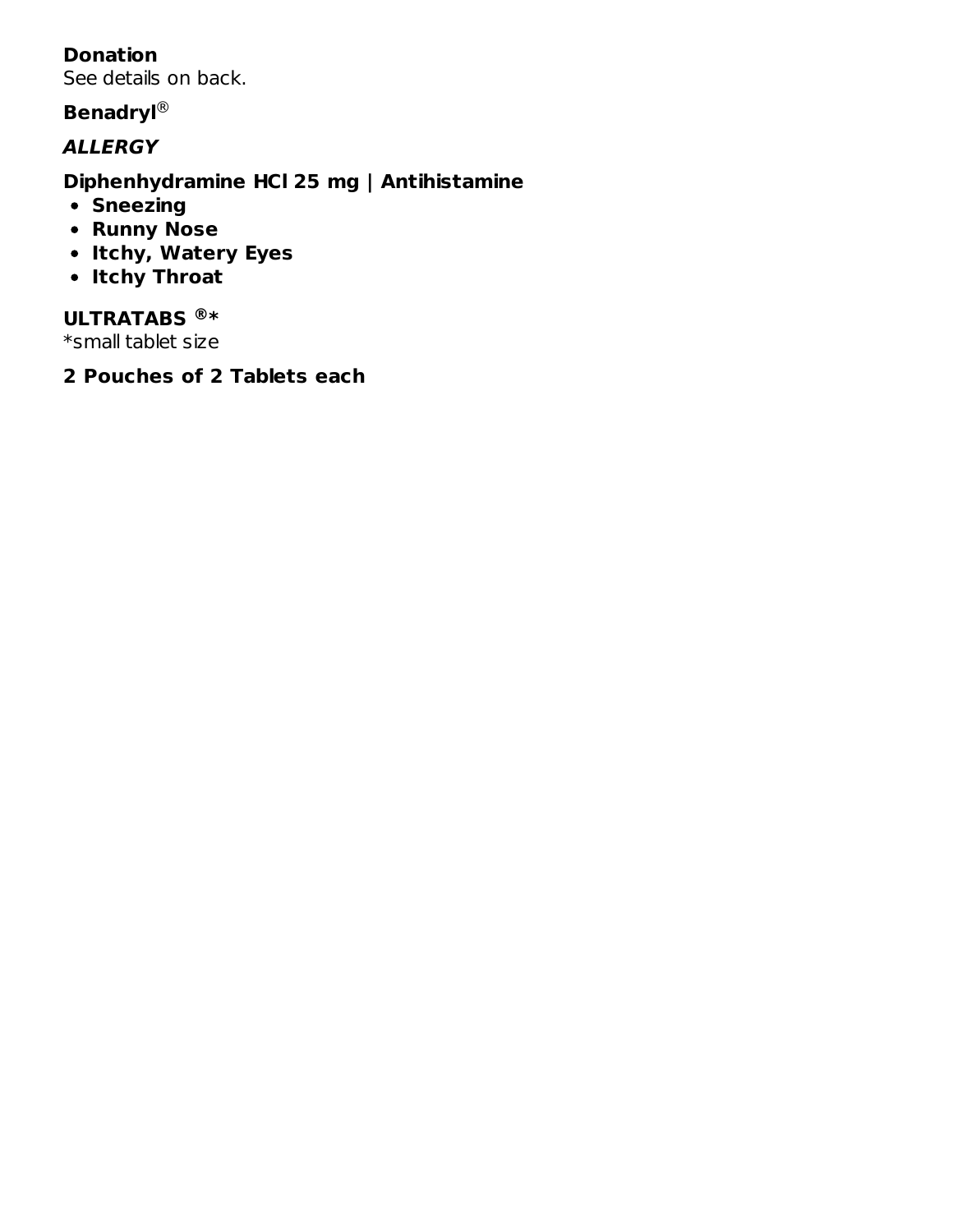| <b>Minimum Donation \$250,000 (Annual)</b><br>www.childrensmiractenetworkhospitals.org<br>cvalet.com<br>Convenience Valet donates \$.01<br>o Children's Miracle<br>Do not use if<br><b>Vetwork Hospitals for the</b><br>package or pouch<br>purchase of this package,<br>is opened                                                                                                                                                                                                                                                                                                                                                                                                                                                                                                                                                                                                                                                                                                                                                                                                                                                                                                                                                                                                                                                              | <b>Counter and minimum</b><br>\$250,000<br><b>Donation</b><br>See details on back.<br><b>Children's<br/>Miracle Network</b><br>Hospitals®                                                                                                       |
|-------------------------------------------------------------------------------------------------------------------------------------------------------------------------------------------------------------------------------------------------------------------------------------------------------------------------------------------------------------------------------------------------------------------------------------------------------------------------------------------------------------------------------------------------------------------------------------------------------------------------------------------------------------------------------------------------------------------------------------------------------------------------------------------------------------------------------------------------------------------------------------------------------------------------------------------------------------------------------------------------------------------------------------------------------------------------------------------------------------------------------------------------------------------------------------------------------------------------------------------------------------------------------------------------------------------------------------------------|-------------------------------------------------------------------------------------------------------------------------------------------------------------------------------------------------------------------------------------------------|
| <b>Benadry</b><br>ALLERG)<br>94187<br>5<br>0<br>'010<br>Diphenhydramine HCI 25 mg I Antihistamine<br>Important: Read all product information before using.<br>Keep this package for important information.<br><b>Drug Facts</b><br>Active ingredient (in each tablet)<br>Purpose<br>Uses<br>temporarily relieves these symptoms due to hay fever or other upper<br>respiratory allergies:<br>The Chitchen's Mircade Matwork Haspitals marne and <mark>C</mark> Diogo are used with parmission which in<br>no way constitutes endorsement, express or implied, of any commercial product or company.<br>nunny nose<br>sneezing<br>tchy, watery eyes<br>tching of the nose or throat<br>temporarily relieves these symptoms due to the common cold:<br>nunny nose<br>sneezing<br>C6B-MP-DFB-1007<br>Wamings<br>Do not use<br>to make a child sleepy<br>with any other product containing diphenhydramine, even one used<br>on skin<br>∽<br>Ask a doctor before use if you have<br>1007.04.17.FB<br>a breathing problem such as emphysema or chronic bronchitis<br>glaucoma<br>trouble unnating due to an enlarged prostate gland<br>Ask a doctor or pharmacist before use if you are taking sedatives or<br>tranquilizers<br>♧<br>OPEN PANEL FOR CONTINUED DRUG FACTS<br>Repackaged and distributed by Convenience Valet®, Melrose Park, IL 60160 |                                                                                                                                                                                                                                                 |
|                                                                                                                                                                                                                                                                                                                                                                                                                                                                                                                                                                                                                                                                                                                                                                                                                                                                                                                                                                                                                                                                                                                                                                                                                                                                                                                                                 | <b>Benadryl'</b><br><b>ALLERGY</b><br>Diphenhydramine HCI 25 mg   Antihistamine<br><b>Runny Nose</b><br>Sneezing<br><b>Itchy, Watery Eyes</b><br><b>Itchy Throat</b><br><b>ULTRATABS®*</b><br>*small tablet size<br>2 Pouches of 2 Tablets each |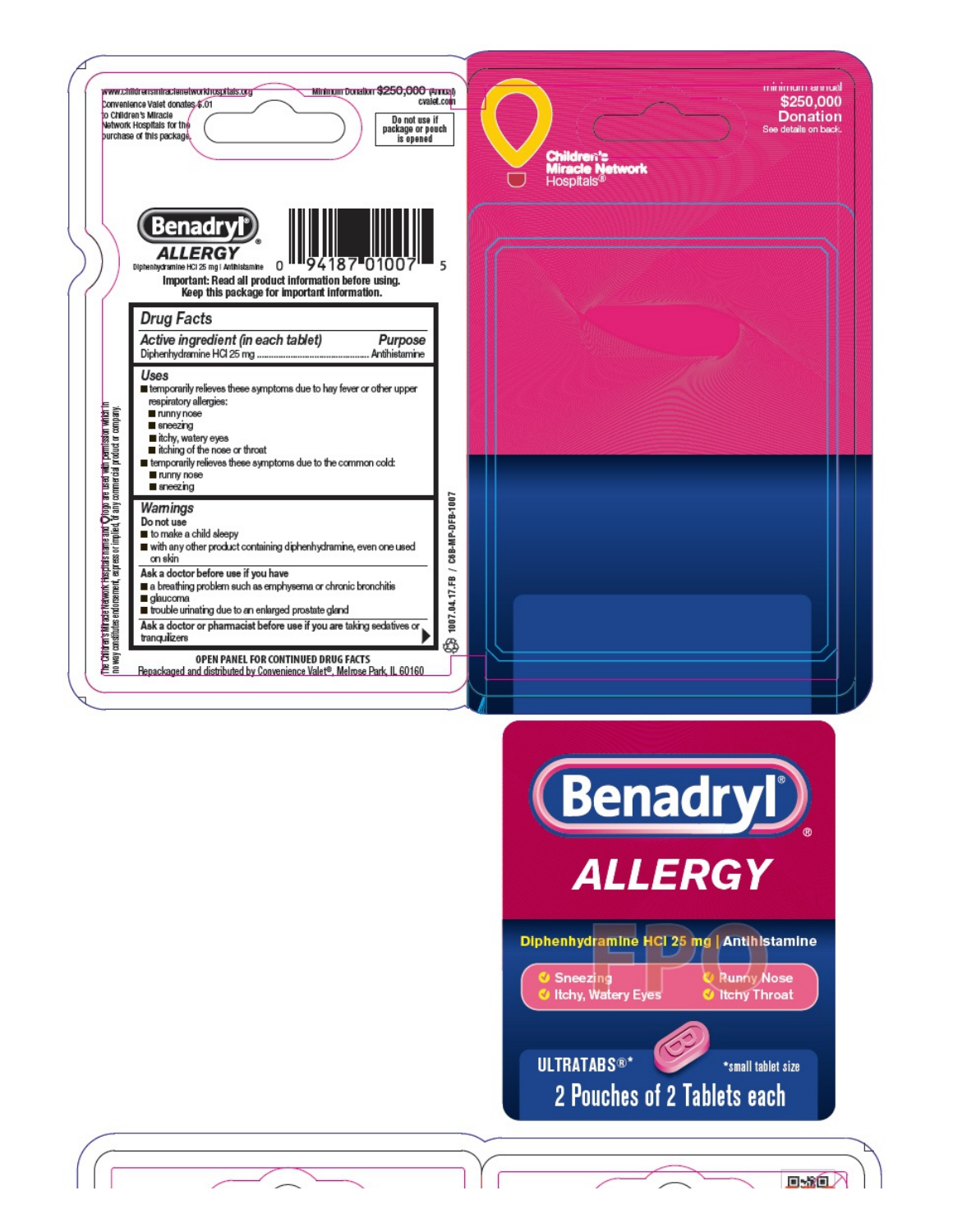| Drug Facts (continued)<br>When using this product<br>marked drowsiness may occur<br>avoid alcoholic drinks<br>alcohol, sedatives, and tranquilizers may increase drowsiness<br>be careful when driving a motor vehicle or operating machinery                     |                |  |
|-------------------------------------------------------------------------------------------------------------------------------------------------------------------------------------------------------------------------------------------------------------------|----------------|--|
| excitability may occur, especially in children<br>If pregnant or breast-feeding, ask a health professional before use.<br>Keep out of reach of children. In case of overdose, get medical help or contact a<br>Poison Control Center right away. (1-800-222-1222) |                |  |
| <b>Directions</b><br>take every 4 to 6 hours, or as directed by a doctor<br>do not take more than 6 times in 24 hours                                                                                                                                             |                |  |
| adults and children 12 years and over                                                                                                                                                                                                                             | 1 to 2 tablets |  |
| children 6 to under 12 years                                                                                                                                                                                                                                      | 1 tablet       |  |
| children under 6 years                                                                                                                                                                                                                                            | do not use     |  |
| Other information<br>each tablet contains: calcium 15 mg<br>store between 20-25°C (68-77°F). Protect from light.<br>do not use if pouch is torn or damaged                                                                                                        |                |  |
| Inactive ingredients camauba wax, croscarmelose sodium, D&C red<br>no. 27 aluminum lake, dibasic calcium phosphate, hypromellose, magnesium<br>stearate, microcrystalline cellulose, polyethylene glycol, polysorbate 80,<br>titanium dioxide                     |                |  |
| Questions or comments?<br>call 1-877-717-2824 (toll-free) or 215-273-8755 (collect)                                                                                                                                                                               |                |  |
| Active ingredient made in Japan<br>Distributed by:<br>JOHNSON & JOHNSON CONSUMER INC.<br>McNeil Consumer Healthcare Division<br>Fort Washington, PA 19034 USA<br>@J&JCI 2016                                                                                      |                |  |

# **PRINCIPAL DISPLAY PANEL-25mg Tablet Pouch Package 6ct**

#### **Benadryl ®**

ALLERGY

# **Diphenhydramine HCl 25 mg** | Antihistamine

Sneezing Itchy, Watery Eyes Runny Nose Itchy Throat

ULTRATABS ®\* \*small tablet size

### **3 POUCHES OF 2 TABLETS EACH**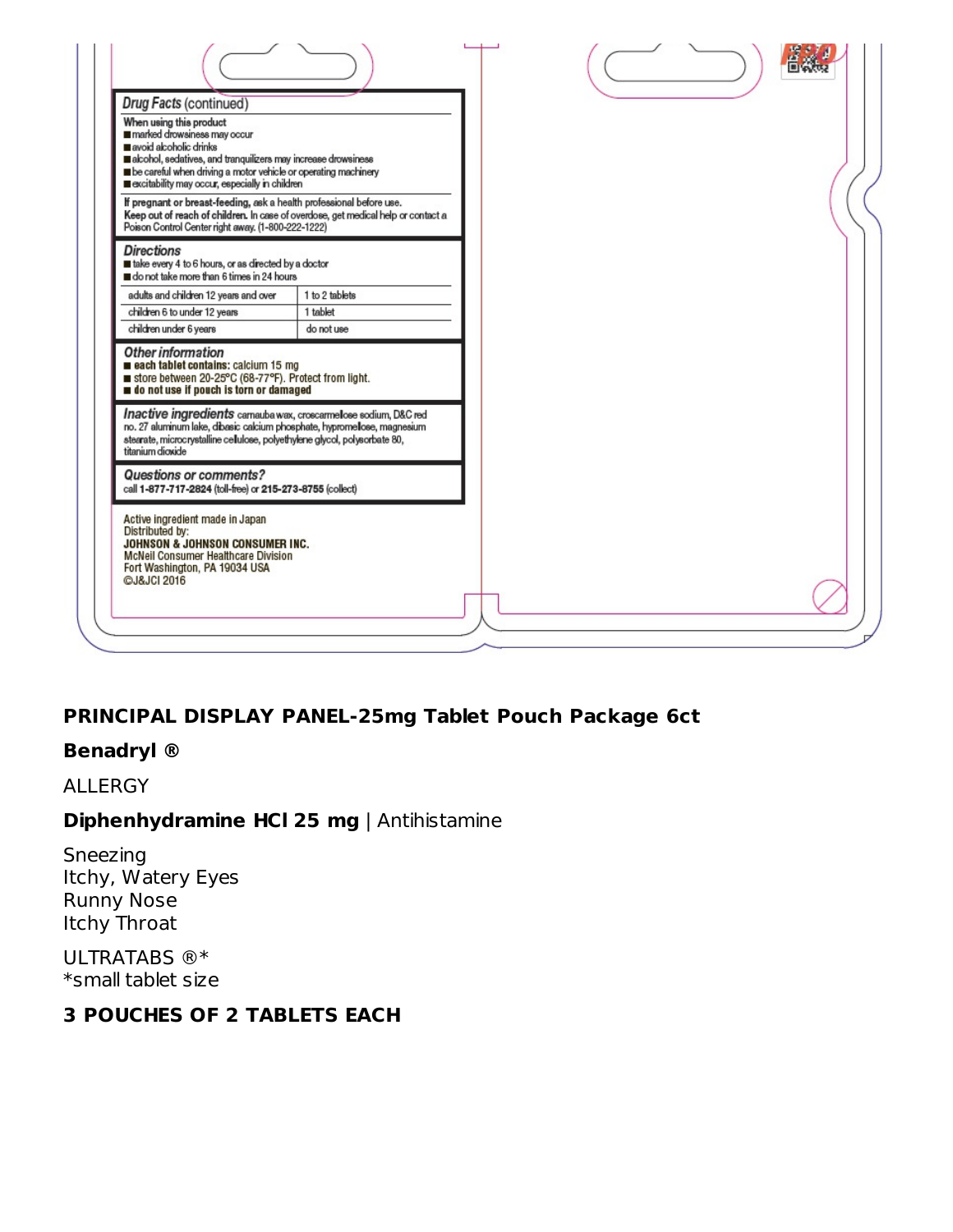

# **PRINCIPAL DISPLAY PANEL-25mg Tablet Pouch 25 Box**

#### **Benadryl ®**

ALLERGY

#### **Diphenhydramine HCl 25 mg** | Antihistamine

Sneezing Itchy, Watery Eyes Runny Nose Itchy Throat

ULTRATABS ®\* \*small tablet size

#### **25 POUCHES OF 2 TABLETS EACH**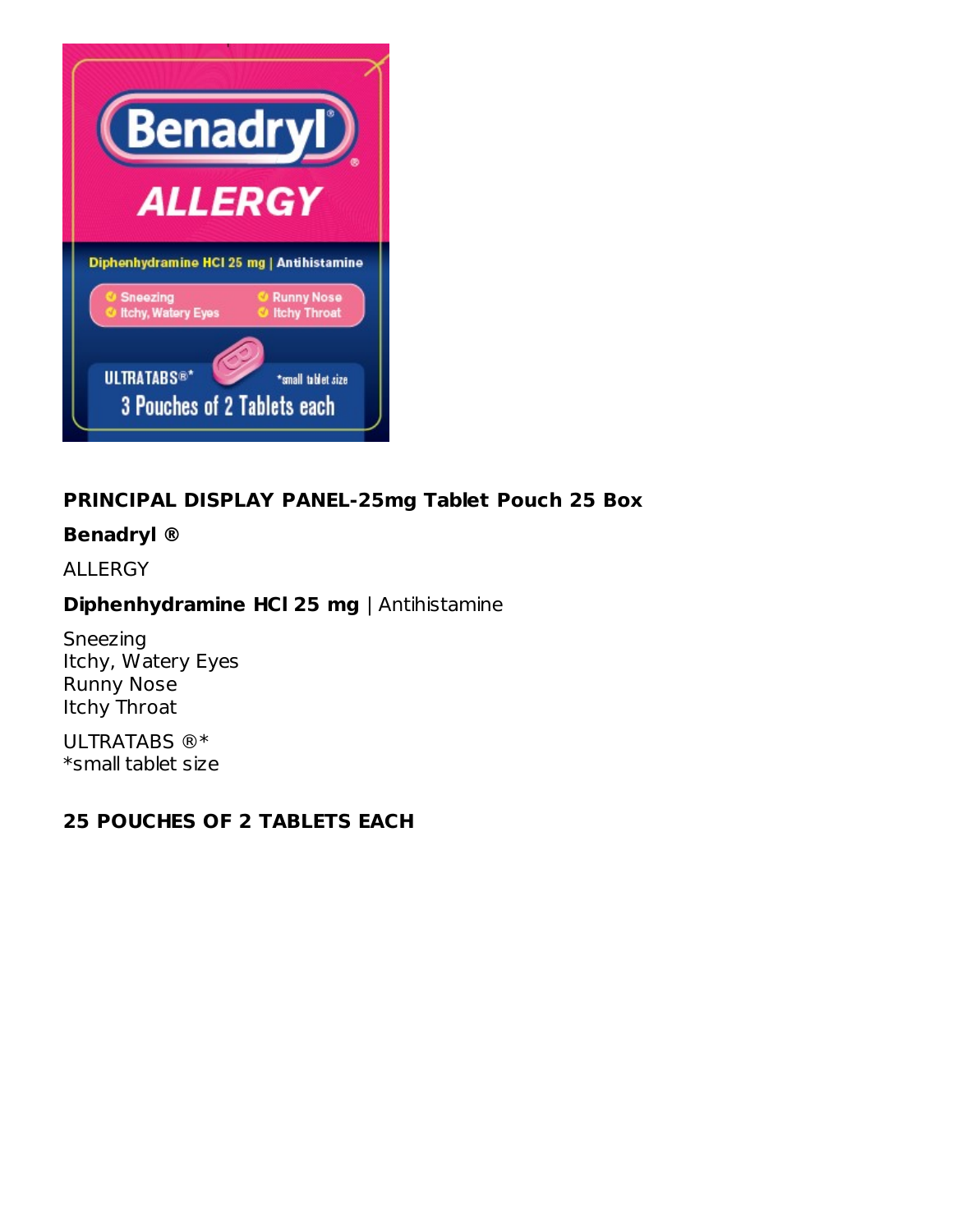

# **PRINCIPAL DISPLAY PANEL-25mg Tablet Pouch 30 Box**

# **Benadryl ®**

ALLERGY

# **Diphenhydramine HCl 25 mg** | Antihistamine

Sneezing Itchy, Watery Eyes Runny Nose Itchy Throat

ULTRATABS ®\* \*small tablet size

#### **30 POUCHES OF 2 TABLETS EACH**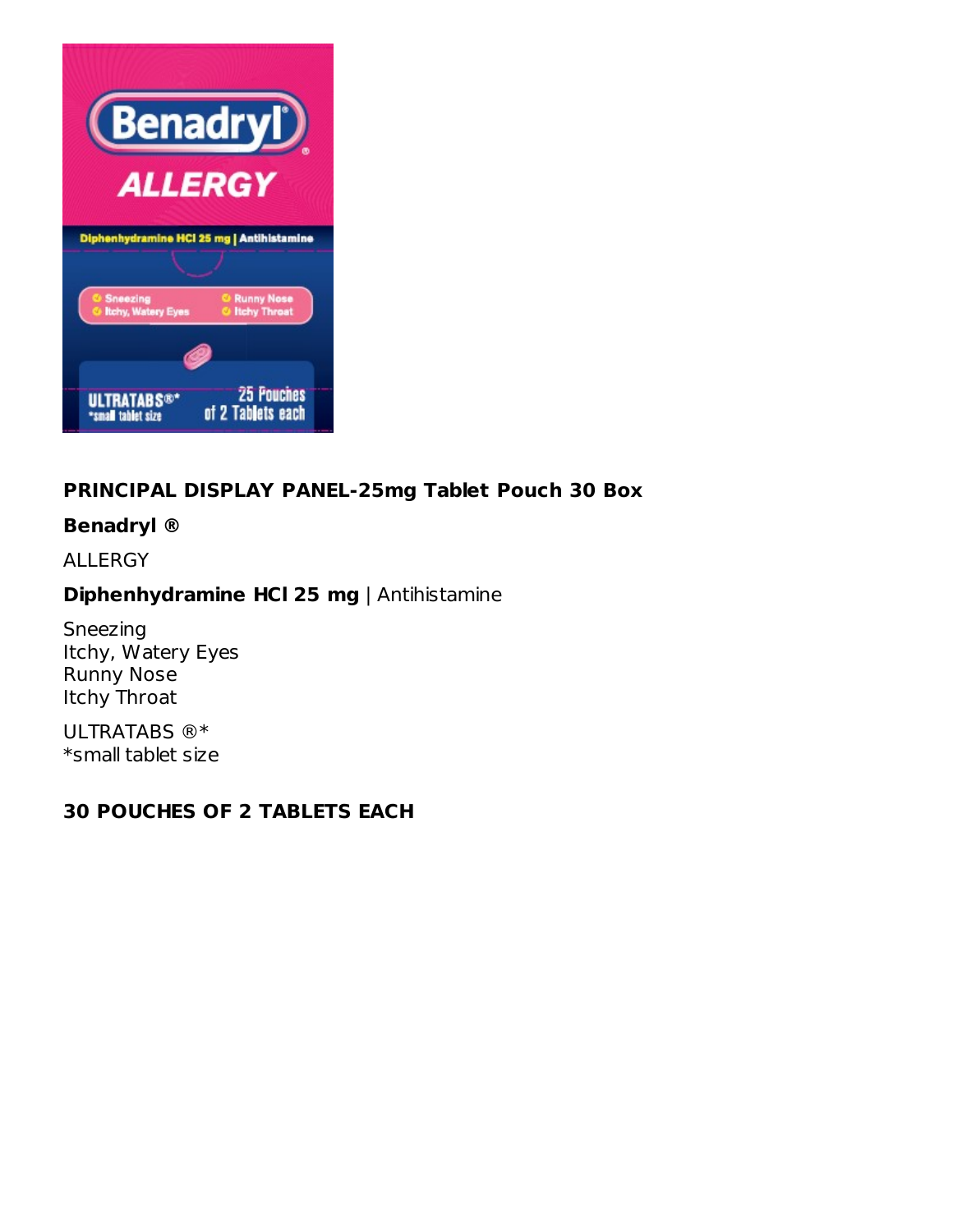

# **BENADRYL**

diphenhydramine hydrochloride tablet, film coated

| <b>Product Information</b>                                                                     |                        |                           |                                                |                |                 |  |  |  |
|------------------------------------------------------------------------------------------------|------------------------|---------------------------|------------------------------------------------|----------------|-----------------|--|--|--|
| <b>Product Type</b>                                                                            | HUMAN OTC DRUG         | <b>Item Code (Source)</b> |                                                | NDC:29485-6931 |                 |  |  |  |
| <b>Route of Administration</b>                                                                 | ORAL                   |                           |                                                |                |                 |  |  |  |
|                                                                                                |                        |                           |                                                |                |                 |  |  |  |
| <b>Active Ingredient/Active Moiety</b>                                                         |                        |                           |                                                |                |                 |  |  |  |
|                                                                                                |                        |                           |                                                |                |                 |  |  |  |
|                                                                                                | <b>Ingredient Name</b> |                           | <b>Basis of Strength</b>                       |                | <b>Strength</b> |  |  |  |
| <b>DIPHENHYDRAMINE HYDROCHLORIDE (UNII: TC2D6JAD40)</b><br>(DIPHENHYDRAMINE - UNII:8GTS82S83M) |                        |                           | <b>DIPHENHYDRAMINE</b><br><b>HYDROCHLORIDE</b> |                | 25 mg           |  |  |  |
|                                                                                                |                        |                           |                                                |                |                 |  |  |  |
|                                                                                                |                        |                           |                                                |                |                 |  |  |  |
| <b>Inactive Ingredients</b>                                                                    |                        |                           |                                                |                |                 |  |  |  |
|                                                                                                | <b>Ingredient Name</b> |                           |                                                |                | <b>Strength</b> |  |  |  |
| <b>CARNAUBA WAX (UNII: R12CBM0EIZ)</b>                                                         |                        |                           |                                                |                |                 |  |  |  |
| <b>CROSCARMELLOSE SODIUM (UNII: M280L1HH48)</b>                                                |                        |                           |                                                |                |                 |  |  |  |
| <b>D&amp;C RED NO. 27 (UNII: 2LRS185U6K)</b>                                                   |                        |                           |                                                |                |                 |  |  |  |
|                                                                                                |                        |                           |                                                |                |                 |  |  |  |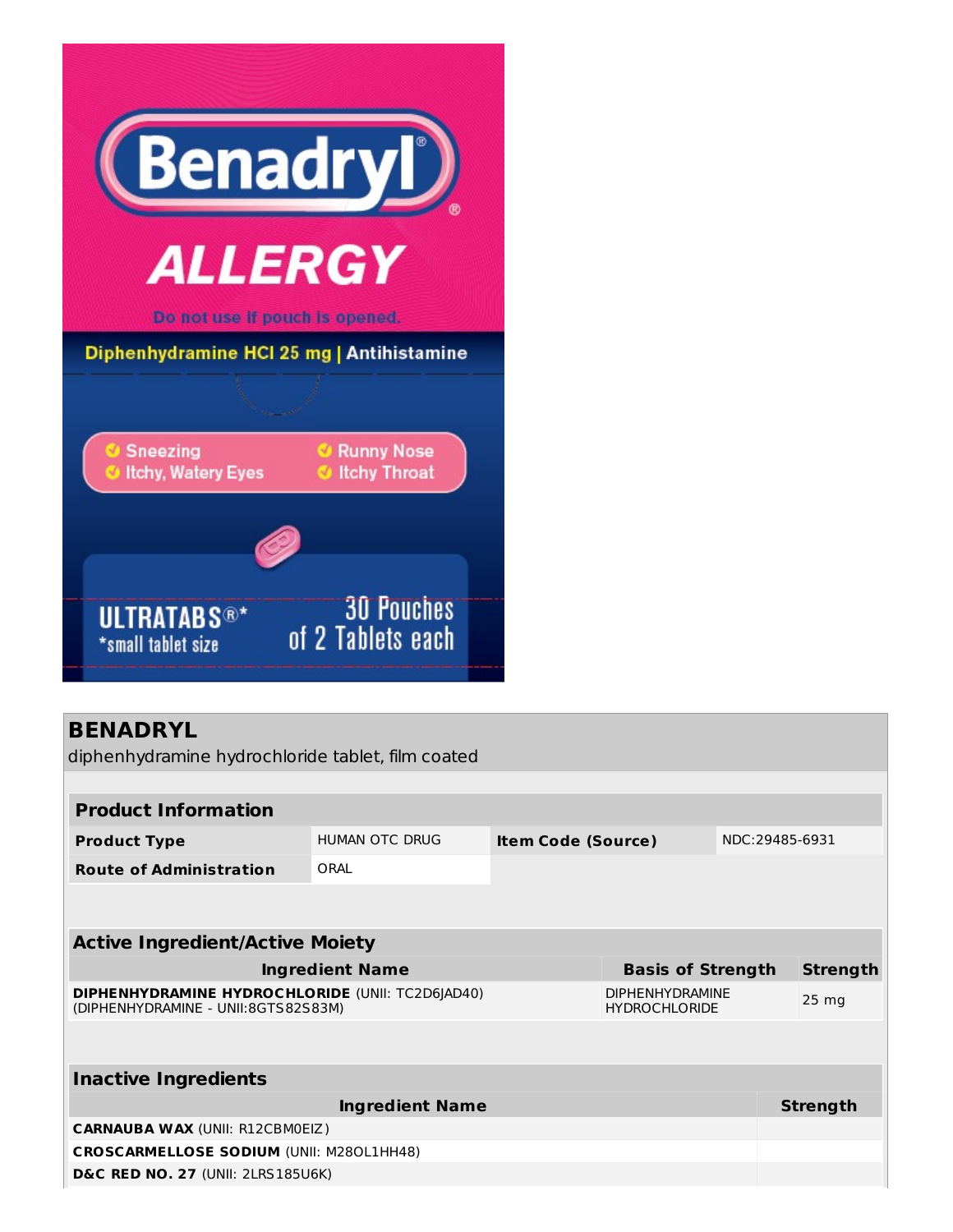| <b>ALUMINUM OXIDE (UNII: LMI2606933)</b>                      |  |
|---------------------------------------------------------------|--|
| <b>ANHYDROUS DIBASIC CALCIUM PHOSPHATE (UNII: L11K75P92I)</b> |  |
| HYPROMELLOSE, UNSPECIFIED (UNII: 3NXW29V3WO)                  |  |
| <b>MAGNESIUM STEARATE (UNII: 70097M6I30)</b>                  |  |
| <b>MICROCRYSTALLINE CELLULOSE (UNII: OP1R32D61U)</b>          |  |
| POLYETHYLENE GLYCOL, UNSPECIFIED (UNII: 3WO0SDWIA)            |  |
| <b>POLYSORBATE 80 (UNII: 60ZP39ZG8H)</b>                      |  |
| <b>TITANIUM DIOXIDE</b> (UNII: 15FIX9V2JP)                    |  |

# **Product Characteristics**

| Color           | pink | <b>Score</b>        | no score  |
|-----------------|------|---------------------|-----------|
| <b>Shape</b>    | OVAL | <b>Size</b>         | 11mm      |
| <b>Flavor</b>   |      | <b>Imprint Code</b> | B; WL; 25 |
| <b>Contains</b> |      |                     |           |

#### **Packaging**

| NDC:29485-<br>3 in 1 BLISTER PACK<br>02/06/2017<br>6931-6 | <b>Marketing End</b><br><b>Date</b> |
|-----------------------------------------------------------|-------------------------------------|
|                                                           |                                     |
| 2 in 1 POUCH; Type 0: Not a Combination<br>Product        |                                     |

# **Marketing Information**

| <b>Marketing</b>            | <b>Application Number or Monograph</b> | <b>Marketing Start</b> | <b>Marketing End</b> |
|-----------------------------|----------------------------------------|------------------------|----------------------|
| Category                    | Citation                               | <b>Date</b>            | <b>Date</b>          |
| OTC monograph final part341 |                                        | 02/06/2017             |                      |

# **BENADRYL**

diphenhydramine hydrochloride tablet, film coated

| <b>Product Information</b>                                                                     |                        |                                                |  |                  |                 |  |  |
|------------------------------------------------------------------------------------------------|------------------------|------------------------------------------------|--|------------------|-----------------|--|--|
| <b>Product Type</b>                                                                            | <b>HUMAN OTC DRUG</b>  | <b>Item Code (Source)</b>                      |  | NDC:29485-7963   |                 |  |  |
| <b>Route of Administration</b>                                                                 | ORAL                   |                                                |  |                  |                 |  |  |
|                                                                                                |                        |                                                |  |                  |                 |  |  |
| <b>Active Ingredient/Active Moiety</b>                                                         |                        |                                                |  |                  |                 |  |  |
| <b>Ingredient Name</b><br><b>Strength</b><br><b>Basis of Strength</b>                          |                        |                                                |  |                  |                 |  |  |
| <b>DIPHENHYDRAMINE HYDROCHLORIDE (UNII: TC2D6JAD40)</b><br>(DIPHENHYDRAMINE - UNII:8GTS82S83M) |                        | <b>DIPHENHYDRAMINE</b><br><b>HYDROCHLORIDE</b> |  | 25 <sub>mg</sub> |                 |  |  |
|                                                                                                |                        |                                                |  |                  |                 |  |  |
| <b>Inactive Ingredients</b>                                                                    |                        |                                                |  |                  |                 |  |  |
|                                                                                                | <b>Ingredient Name</b> |                                                |  |                  | <b>Strength</b> |  |  |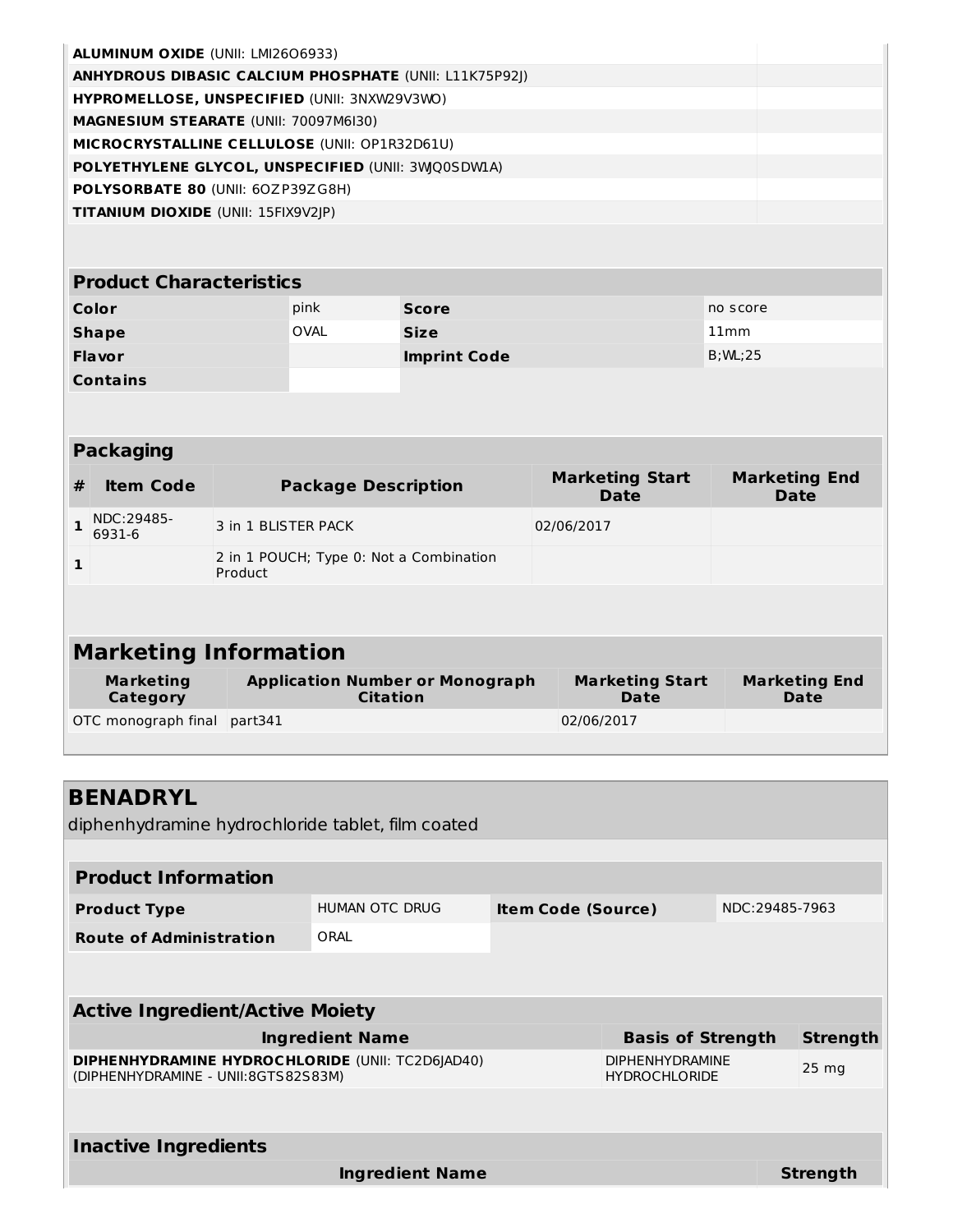| <b>Product Characteristics</b> |      |                     |           |  |  |  |
|--------------------------------|------|---------------------|-----------|--|--|--|
| Color                          | pink | <b>Score</b>        | no score  |  |  |  |
| <b>Shape</b>                   | OVAL | <b>Size</b>         | 11mm      |  |  |  |
| <b>Flavor</b>                  |      | <b>Imprint Code</b> | B; WL; 25 |  |  |  |
| <b>Contains</b>                |      |                     |           |  |  |  |

# **Packaging**

| #              | <b>Item Code</b>     | <b>Package Description</b>                         | <b>Marketing Start</b><br><b>Date</b> | <b>Marketing End</b><br><b>Date</b> |
|----------------|----------------------|----------------------------------------------------|---------------------------------------|-------------------------------------|
|                | NDC:29485-<br>7963-2 | 25 in 1 BOX                                        | 07/10/2020                            |                                     |
| $\mathbf{1}$   |                      | 2 in 1 POUCH; Type 0: Not a Combination<br>Product |                                       |                                     |
|                | NDC:29485-<br>7963-3 | 30 in 1 BOX                                        | 10/19/2015                            |                                     |
| $\overline{2}$ |                      | 2 in 1 POUCH; Type 0: Not a Combination<br>Product |                                       |                                     |
|                |                      |                                                    |                                       |                                     |
|                |                      | Mardialia e Infrancellei                           |                                       |                                     |

#### **Marketing Information**

| <b>Marketing</b>            | <b>Application Number or Monograph</b> | <b>Marketing Start</b> | <b>Marketing End</b> |
|-----------------------------|----------------------------------------|------------------------|----------------------|
| Category                    | <b>Citation</b>                        | Date                   | Date                 |
| OTC monograph final part341 |                                        | 10/19/2015             |                      |

# **BENADRYL**

diphenhydramine hydrochloride tablet, film coated

| <b>Product Information</b>     |                |                           |                |  |
|--------------------------------|----------------|---------------------------|----------------|--|
| <b>Product Type</b>            | HUMAN OTC DRUG | <b>Item Code (Source)</b> | NDC:29485-1007 |  |
| <b>Route of Administration</b> | ORAL           |                           |                |  |
|                                |                |                           |                |  |

**Active Ingredient/Active Moiety**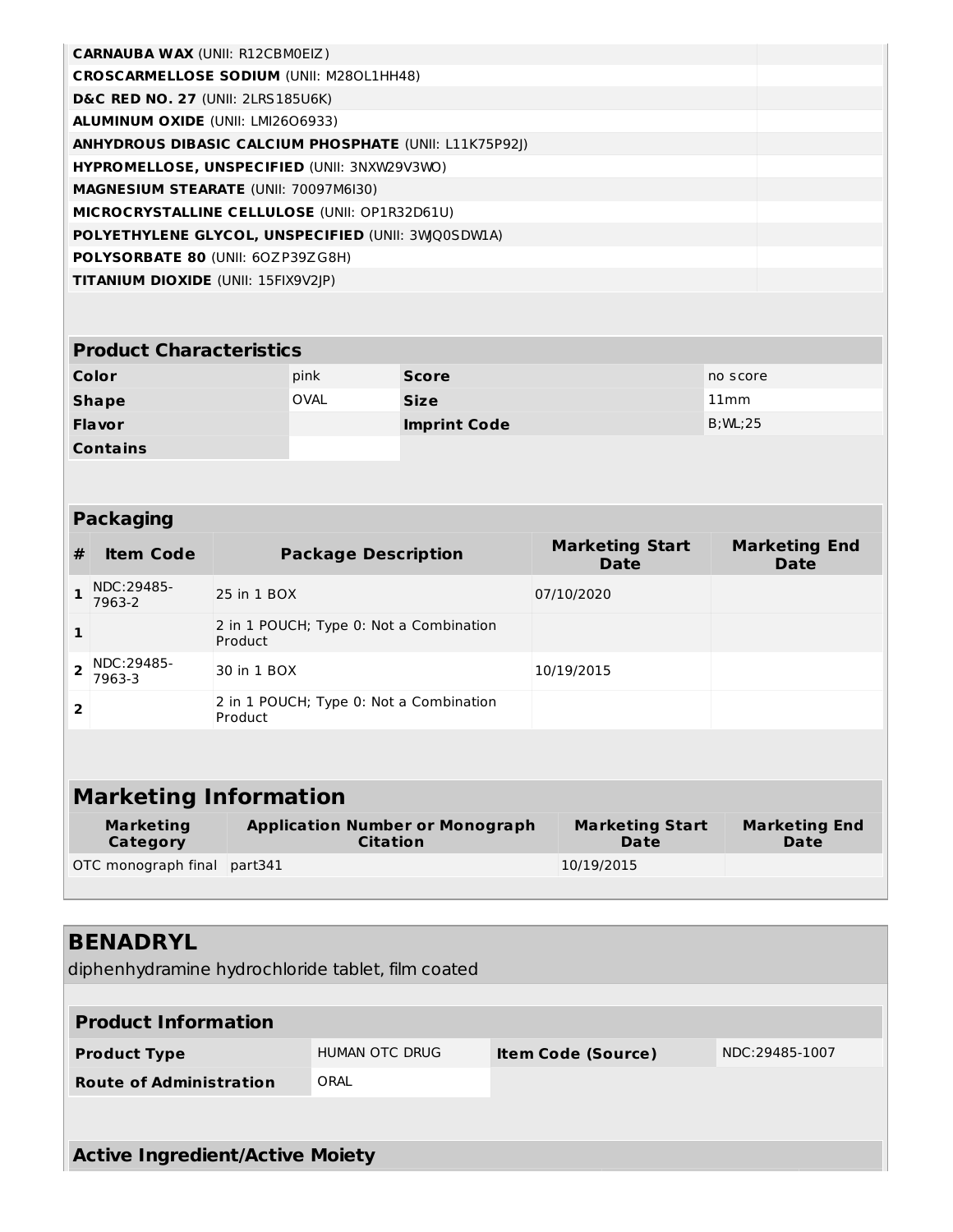|                                                  |                                                    |                                                    | <b>Ingredient Name</b>     |                                                               |                      | <b>Basis of Strength</b>              |                                     | <b>Strength</b>                |
|--------------------------------------------------|----------------------------------------------------|----------------------------------------------------|----------------------------|---------------------------------------------------------------|----------------------|---------------------------------------|-------------------------------------|--------------------------------|
| DIPHENHYDRAMINE HYDROCHLORIDE (UNII: TC2D6JAD40) |                                                    |                                                    |                            | <b>DIPHENHYDRAMINE</b>                                        |                      |                                       |                                     |                                |
| (DIPHENHYDRAMINE - UNII:8GTS82S83M)              |                                                    |                                                    |                            |                                                               | <b>HYDROCHLORIDE</b> |                                       | 25 <sub>mg</sub>                    |                                |
|                                                  |                                                    |                                                    |                            |                                                               |                      |                                       |                                     |                                |
|                                                  |                                                    |                                                    |                            |                                                               |                      |                                       |                                     |                                |
|                                                  | <b>Inactive Ingredients</b>                        |                                                    |                            |                                                               |                      |                                       |                                     |                                |
|                                                  |                                                    |                                                    |                            | <b>Ingredient Name</b>                                        |                      |                                       |                                     | <b>Strength</b>                |
|                                                  | <b>CARNAUBA WAX (UNII: R12CBM0EIZ)</b>             |                                                    |                            |                                                               |                      |                                       |                                     |                                |
|                                                  | <b>CROSCARMELLOSE SODIUM (UNII: M280L1HH48)</b>    |                                                    |                            |                                                               |                      |                                       |                                     |                                |
|                                                  | D&C RED NO. 27 (UNII: 2LRS185U6K)                  |                                                    |                            |                                                               |                      |                                       |                                     |                                |
|                                                  | ALUMINUM OXIDE (UNII: LMI2606933)                  |                                                    |                            |                                                               |                      |                                       |                                     |                                |
|                                                  |                                                    |                                                    |                            | <b>ANHYDROUS DIBASIC CALCIUM PHOSPHATE (UNII: L11K75P92J)</b> |                      |                                       |                                     |                                |
|                                                  | HYPROMELLOSE, UNSPECIFIED (UNII: 3NXW29V3WO)       |                                                    |                            |                                                               |                      |                                       |                                     |                                |
|                                                  | MAGNESIUM STEARATE (UNII: 70097M6I30)              |                                                    |                            |                                                               |                      |                                       |                                     |                                |
|                                                  | MICROCRYSTALLINE CELLULOSE (UNII: OP1R32D61U)      |                                                    |                            |                                                               |                      |                                       |                                     |                                |
|                                                  | POLYETHYLENE GLYCOL, UNSPECIFIED (UNII: 3WQ0SDW1A) |                                                    |                            |                                                               |                      |                                       |                                     |                                |
|                                                  | POLYSORBATE 80 (UNII: 60ZP39ZG8H)                  |                                                    |                            |                                                               |                      |                                       |                                     |                                |
|                                                  | TITANIUM DIOXIDE (UNII: 15FIX9V2JP)                |                                                    |                            |                                                               |                      |                                       |                                     |                                |
|                                                  |                                                    |                                                    |                            |                                                               |                      |                                       |                                     |                                |
|                                                  | <b>Product Characteristics</b>                     |                                                    |                            |                                                               |                      |                                       |                                     |                                |
|                                                  | Color                                              |                                                    | pink                       | Score                                                         | no score             |                                       |                                     |                                |
|                                                  | <b>Shape</b>                                       |                                                    | <b>OVAL</b>                | <b>Size</b>                                                   | 11mm                 |                                       |                                     |                                |
|                                                  | Flavor<br><b>Imprint Code</b>                      |                                                    |                            | $B;$ ML; 25                                                   |                      |                                       |                                     |                                |
|                                                  | <b>Contains</b>                                    |                                                    |                            |                                                               |                      |                                       |                                     |                                |
|                                                  |                                                    |                                                    |                            |                                                               |                      |                                       |                                     |                                |
|                                                  |                                                    |                                                    |                            |                                                               |                      |                                       |                                     |                                |
|                                                  | <b>Packaging</b>                                   |                                                    |                            |                                                               |                      |                                       |                                     |                                |
| #                                                | <b>Item Code</b>                                   | <b>Package Description</b>                         |                            |                                                               |                      | <b>Marketing Start</b><br><b>Date</b> | <b>Marketing End</b><br><b>Date</b> |                                |
| $\mathbf{1}$                                     | NDC:29485-<br>1007-4                               | 2 in 1 PACKAGE                                     |                            |                                                               | 09/01/2008           |                                       |                                     |                                |
| $\mathbf{1}$                                     |                                                    | 2 in 1 POUCH; Type 0: Not a Combination<br>Product |                            |                                                               |                      |                                       |                                     |                                |
|                                                  |                                                    |                                                    |                            |                                                               |                      |                                       |                                     |                                |
| <b>Marketing Information</b>                     |                                                    |                                                    |                            |                                                               |                      |                                       |                                     |                                |
|                                                  | $M \sim \text{ul}/\text{a} + \text{im} \approx$    |                                                    | Annlication Number or Mone |                                                               |                      | Markating Ctart                       |                                     | $M \sim rV \wedge + im \wedge$ |

| Marketing                   | <b>Application Number or Monograph</b> | <b>Marketing Start</b> | <b>Marketing End</b> |
|-----------------------------|----------------------------------------|------------------------|----------------------|
| Category                    | Citation                               | Date                   | Date                 |
| OTC monograph final part341 |                                        | 09/01/2008             |                      |

**Labeler -** Mechanical Servants, LLC (005530951)

| <b>Establishment</b>        |                |               |                                                                           |  |
|-----------------------------|----------------|---------------|---------------------------------------------------------------------------|--|
| <b>Name</b>                 | <b>Address</b> | <b>ID/FEI</b> | <b>Business Operations</b>                                                |  |
| Mechanical<br>Servants, LLC |                |               | 005530951 relabel(29485-1007, 29485-6931, 29485-7963), repack(29485-1007, |  |